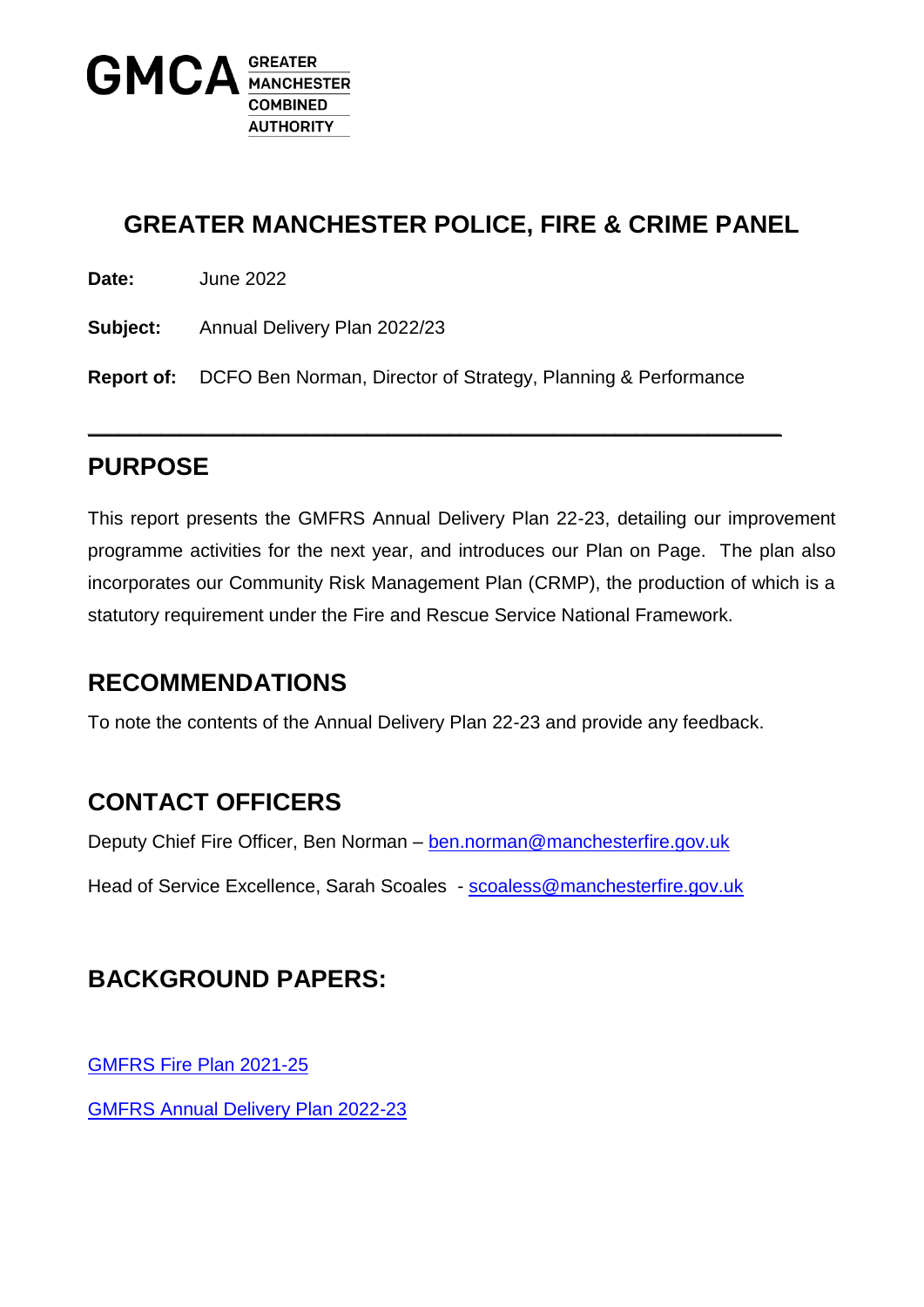## **1) INTRODUCTION**

Greater Manchester Fire and Rescue Service is responsible for ensuring that the communities of Greater Manchester are protected and supported by an effective and efficient fire and rescue service. As set out in the Fire and Rescue Service National Framework document, the Service has a statutory duty to:

- be accountable to communities for the service they provide;
- identify and assess the full range of foreseeable fire and rescue related risks their areas face;
- make appropriate provision for fire prevention and protection activities and the response to fire and rescue related incidents;
- develop and maintain a workforce that is professional, resilient, skilled, flexible, and diverse;
- collaborate with emergency services and other local and national partners to increase the efficiency and effectiveness of the service they provide.

These statutory requirements are fulfilled collectively through our Fire Plan and our Annual Delivery Plan, where the key challenges and risks facing the Service are set out along with how it is intended to meet and reduce them.

Each year, Greater Manchester Fire and Rescue Service publishes an Annual Delivery Plan (ADP), which is aligned to the Mayor's Fire Plan and details our improvement programme to be delivered over the next 12 months. The programme focuses on improving and investing in the Service, whilst at the same time enabling the organisation to deliver against key elements of the HMICFRS improvement action plan.

## **2. ANNUAL DELIVERY PLAN 22/23 DEVELOPMENT**

In developing the Plan, it is essential for the Service to identify and assess the risks facing our communities and constantly evolve to respond to these effectively. Our Annual Strategic Assessment of Risk (SAoR) supports this process by considering all potential and foreseeable risks and ensures our planning, policies and decision-making is focused on risk and how mitigate them. This document details and analyses a wide range of information, providing an evidence base to support our decisions, allocate resources appropriately and inform the development of our Fire Plan and Annual Delivery Plans.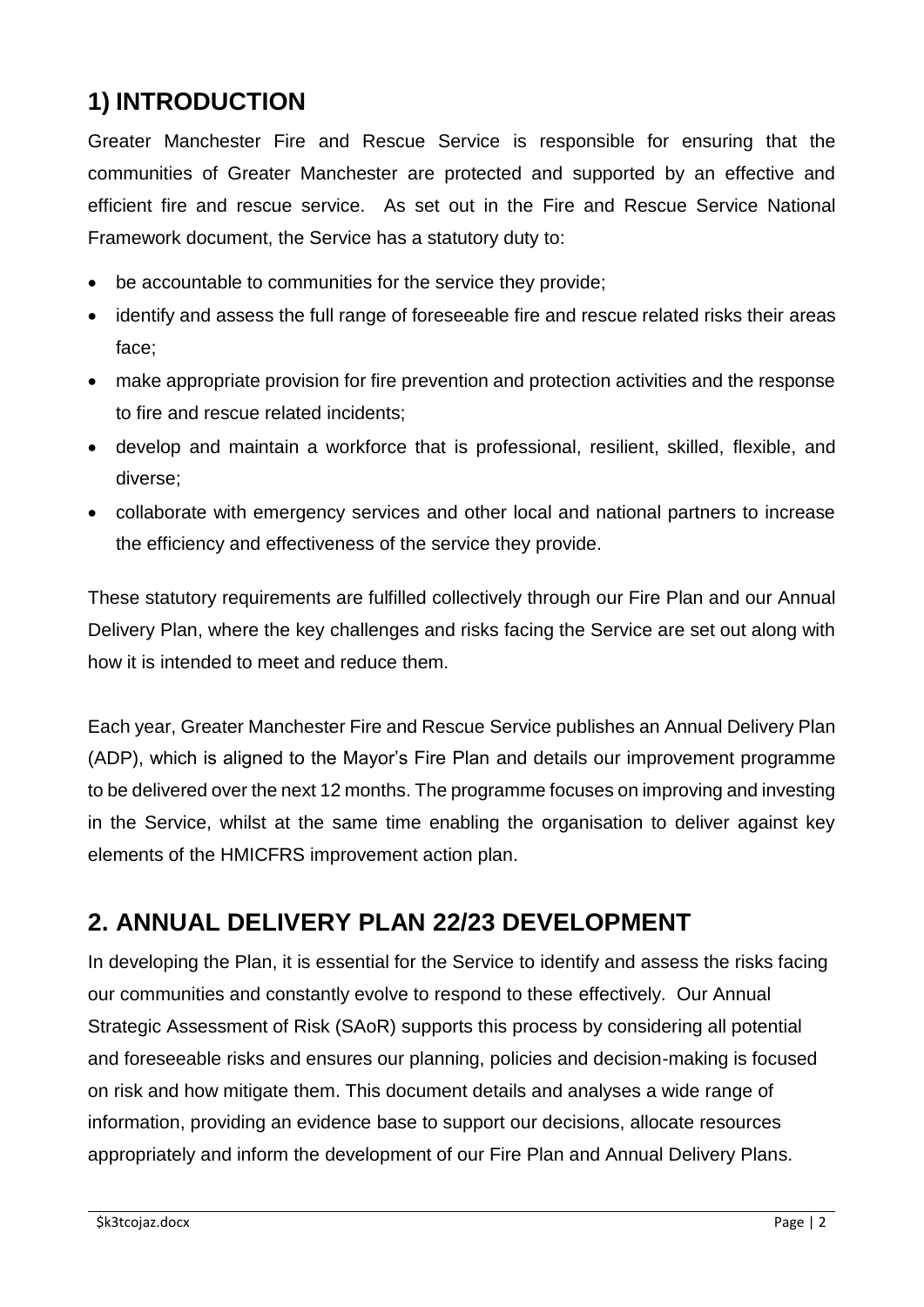Our Annual Delivery Plans are developed on the Mayor's six strategic priorities, which are:

- 1) Provide a fast, safe, and effective response
- 2) Help people reduce the risk of fire and other emergencies
- 3) Help protect the built environment
- 4) Use resources sustainably and deliver the most value
- 5) Develop a culture of excellence, equality, and inclusivity
- 6) Integrate our services in every locality with those of partner agencies

## **3. ADP IMPROVEMENT PROGRAMME**

Our Improvement Programme is made up of a number of priority improvement projects and a range of lower-level projects, all of which are aligned to the Fire Plan and the Annual Delivery Plan as the framework to deliver against. Deliverables across this portfolio of improvement projects will also contribute towards the HMICFRS action plan as can be see in the table at Appendix A.

The ADP 22-23 is our second plan, and the full version can be found at Appendix B. This document introduces our 'plan on a page', which provides a simple summary of the key deliverables and can be found at Appendix C.

Following a prioritisation exercise the below key projects were agreed and make up the scope of the GMFRS Improvement Programme, and are known as our Priority Improvement Projects (PIPs):

#### **Priority Improvement Projects**

- 1. Manchester Arena Inquiry Learnings
- 2. New Marauding Terrorist Attack Operating Model
- 3. Bury Training & Safety Centre
- 4. Embed new Home Fire Safety Assessment (HFSA) Service
- 5. Prevention Education Framework
- 6. Grenfell Tower Learnings
- 7. Implement Estates Programme
- 8. Implement Sustainability Strategy
- 9. Talent Management Strategy
- 10.Place-Based Delivery Framework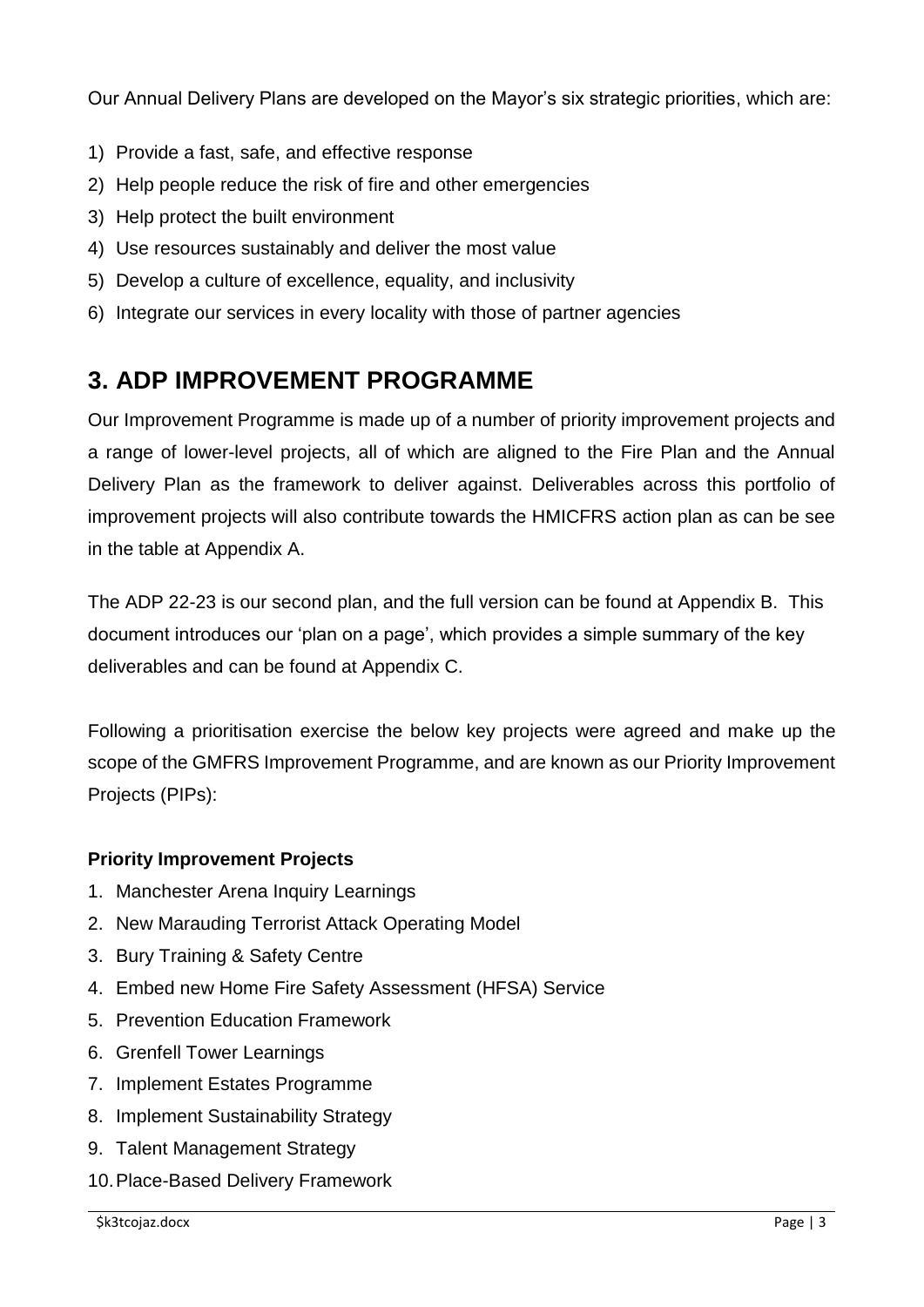## **4. GOVERNANCE FRAMEWORK**

Progress against our ADP will be monitored and reported through our governance framework, with formal highlight reports providing updates on all PIPs and the remaining Directorate Projects reported through Directorate Actions Plans. Quarterly outturn reports will be produced tracking progress against each project. All reports are scrutinised at Improvement Board and Deputy Mayor's meetings in line with the six weekly meeting cycle providing the appropriate assurance regarding project progress delivery and benefits realisation.

## **5. EVALUATION**

Following the introduction of the Evaluation Framework, GMFRS's Research and Evaluation Officer will work with each Directorate to develop evaluation plans and associated timelines. Once completed an updated Evaluation timeline will be reviewed and monitored through Improvement Board, with Evaluation Reports being presented in line with the timeline once completed. All recommendations will be considered and where appropriate incorporated into the relevant action plans.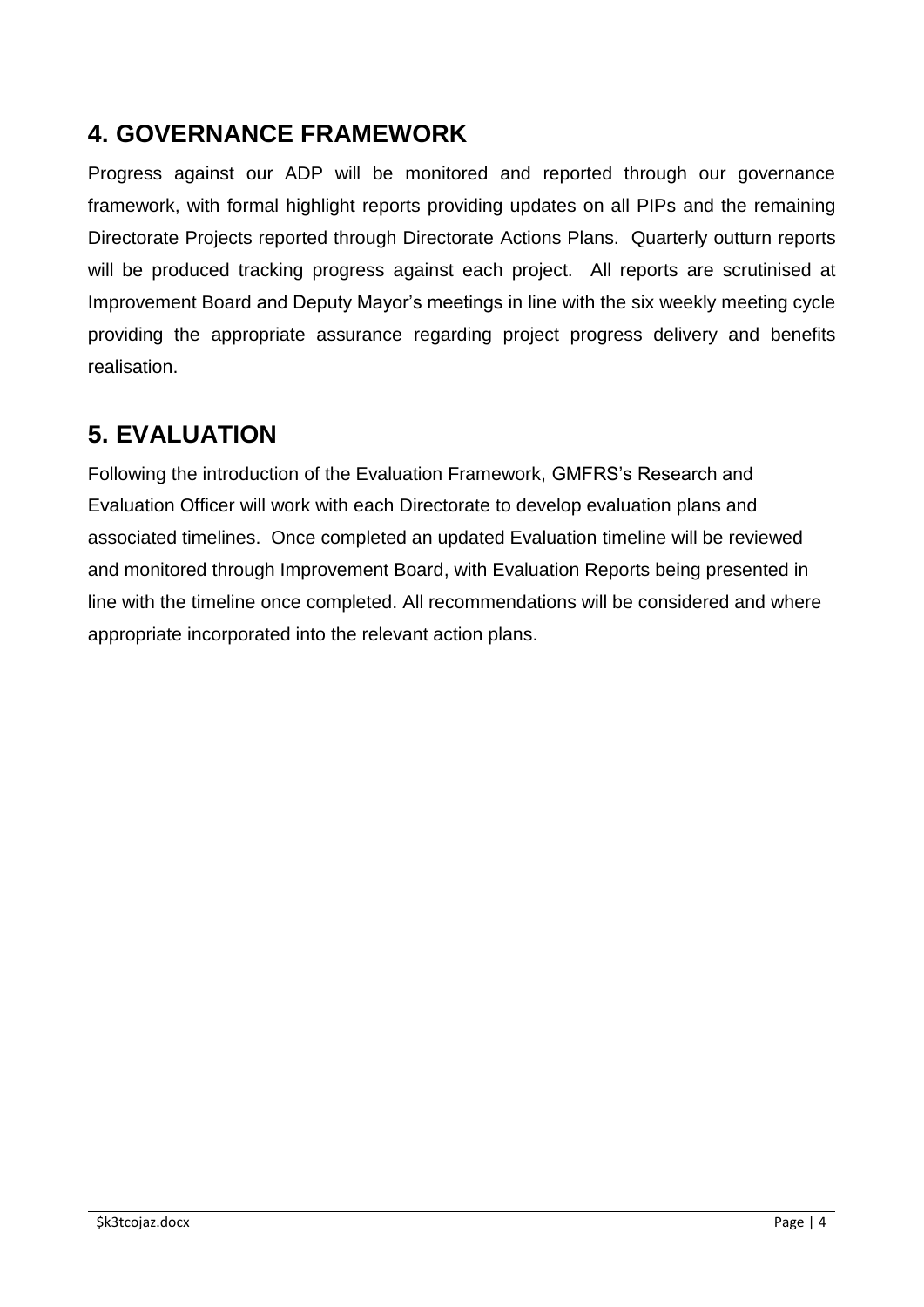## **APPENDIX A - ADP mapping to Fire Plan and HMICFRS Inspection Report**

| <b>Mayor's Fire</b><br><b>Plan Priority</b>                                | <b>GMFRS</b><br><b>Change</b><br><b>Priority</b>                                                                              | <b>Improvement</b><br><b>Programme: Priority</b><br><b>Projects</b>                                                                           | <b>Other Change Projects</b>                                                                                                                                                                                                                                  | <b>GMFRS BaU</b>                                                                                                                                                        | <b>HMICFRS Framework</b>                                                                                                                                                                          |
|----------------------------------------------------------------------------|-------------------------------------------------------------------------------------------------------------------------------|-----------------------------------------------------------------------------------------------------------------------------------------------|---------------------------------------------------------------------------------------------------------------------------------------------------------------------------------------------------------------------------------------------------------------|-------------------------------------------------------------------------------------------------------------------------------------------------------------------------|---------------------------------------------------------------------------------------------------------------------------------------------------------------------------------------------------|
|                                                                            |                                                                                                                               | <b>6 weekly reporting to IB</b>                                                                                                               | <b>IB forward plan of 'call-ins'</b>                                                                                                                                                                                                                          | <b>Quarterly DAP reporting</b>                                                                                                                                          | <b>Quarterly reporting to SLT</b>                                                                                                                                                                 |
| P1 Provide a<br>timely, safe,<br>and effective<br>response                 | <b>Investing in</b><br><b>Front-Line</b><br><b>Delivery</b>                                                                   | • Manchester Arena<br><b>Inquiry</b><br>• Marauding Terrorist<br><b>Attack (MTA)</b><br><b>Capability</b><br>(HMI Cause of<br><b>Concern)</b> | • Bury TASC (Estates PIP)<br>• Special Appliance Review<br>• New Operational Vehicles<br>• Emergency Fire Cover<br><b>Review</b><br>• Fitness Framework<br>• Occupational Health &<br><b>Safety Management</b><br>System<br>• New Non-Operational<br>Vehicles | • Response Strategy<br>$22 - 25$<br>• Wildfire Burns<br><b>Suppression Team</b><br>• Officer Media<br>Training<br>• Electric Vehicle<br>Fires Research &<br>Development | <b>Effectiveness</b><br>1.4 Responding to fires and<br>other emergencies (GOOD)<br>1.5 Responding to major and<br>multi-agency incidents<br><b>(REQUIRES)</b><br><b>IMPROVEMENT)</b>              |
| P2 Help people<br>reduce the<br>risks of fires<br>and other<br>emergencies | <b>Improving and</b><br><b>Enhancing our</b><br><b>Prevention and</b><br><b>Youth</b><br><b>Engagement</b><br><b>Delivery</b> | • Home Fire Safety<br><b>Assessments</b><br>• Prevention<br><b>Education</b><br><b>Framework</b>                                              | • Review of Prevention<br>campaigns and messaging<br>• Updated Firesetters<br>Programme<br>• Prince's Trust Programme<br>• New Cadet Model                                                                                                                    | • New Prevention<br>Strategy 22-25                                                                                                                                      | <b>Effectiveness</b><br>1.2 Preventing fires and other<br>risks (REQUIRES<br><b>IMPROVEMENT)</b>                                                                                                  |
| P3 Help protect<br>the built<br>environment                                | <b>Improving and</b><br><b>Enhancing our</b><br><b>Protection</b><br><b>Delivery</b>                                          | See 'call in' section for<br>change projects under<br>this priority                                                                           | • New Business<br><b>Engagement Strategy</b><br>• Supported Housing MOU<br>• Ops Crews Fire Safety<br>Training<br>• Develop Protection<br><b>Structure</b>                                                                                                    | • New Protection<br>Strategy 22-25                                                                                                                                      | <b>Effectiveness</b><br>1.1 Understanding the risk of<br>fire and other emergencies<br>(GOOD)<br>1.3 Protecting the public<br>through fire regulation<br><b>(REQUIRES)</b><br><b>IMPROVEMENT)</b> |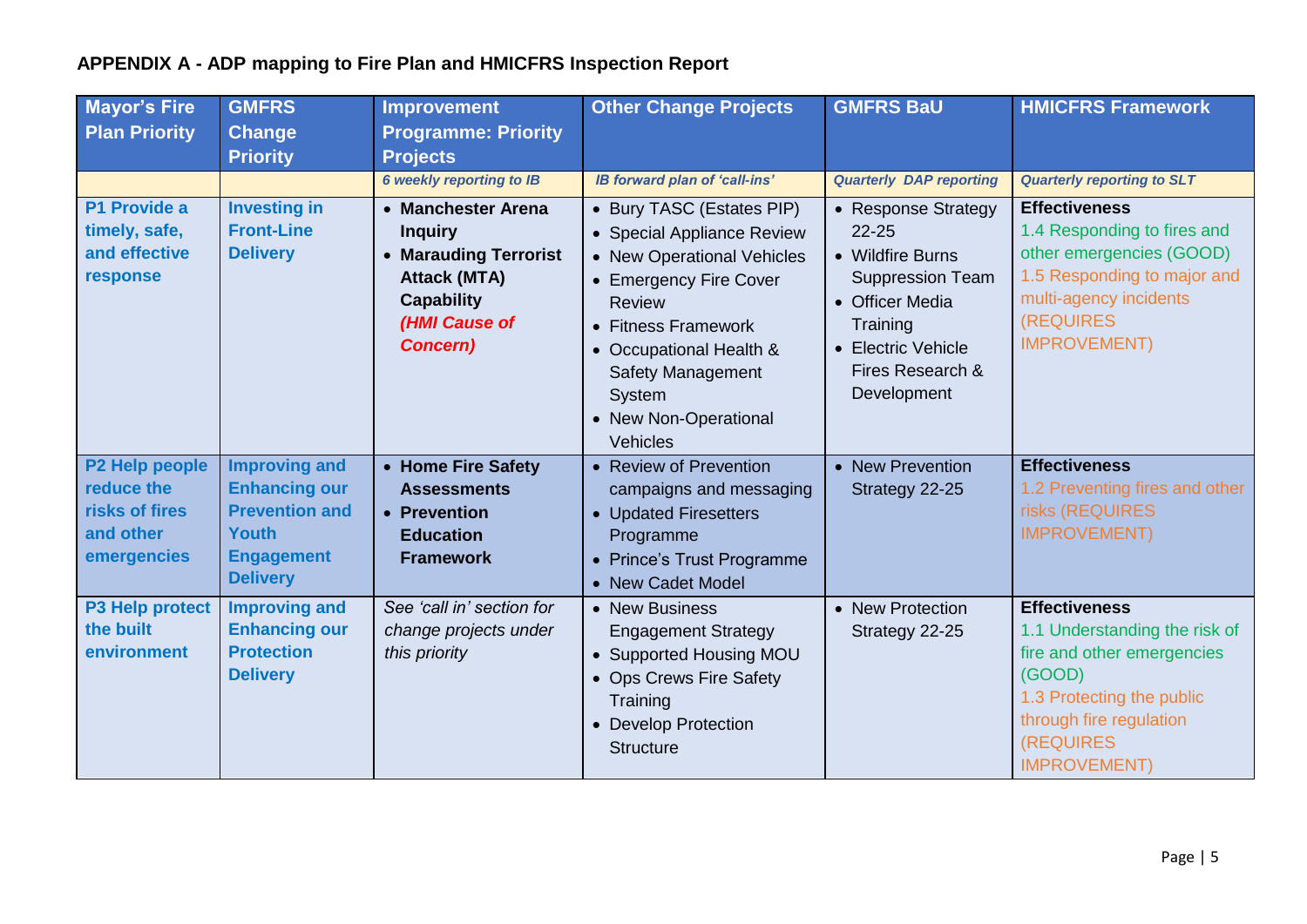## **APPENDIX A - ADP mapping to Fire Plan and HMICFRS Inspection Report**

| P3 Help protect<br>the built<br>environment<br>P4 Use<br><b>resources</b><br>sustainably<br>and deliver the<br>most value | <b>Protecting the</b><br><b>Built</b><br><b>Environment</b><br><b>Investing in our</b><br><b>Buildings</b> | • Grenfell Inquiry<br><b>Learnings - Action</b><br><b>Plan implementation</b><br>• Estates Programme<br>- including: Bury<br>TASC, Blackley &<br>Littleborough | • Launch Operational<br>Intelligence Policy and<br>supporting training<br>• Station Refresh<br>Programme                             | • Identify Co-location<br>Opportunities    | <b>Effectiveness</b><br>1.3 Protecting the public<br>through fire regulation<br><b>(REQUIRES)</b><br><b>IMPROVEMENT)</b><br><b>Efficiency</b><br>2.1 Making best use of<br>resources (REQUIRES<br><b>IMPROVEMENT)</b> |
|---------------------------------------------------------------------------------------------------------------------------|------------------------------------------------------------------------------------------------------------|----------------------------------------------------------------------------------------------------------------------------------------------------------------|--------------------------------------------------------------------------------------------------------------------------------------|--------------------------------------------|-----------------------------------------------------------------------------------------------------------------------------------------------------------------------------------------------------------------------|
| P4 Use<br><b>resources</b><br>sustainably<br>and deliver the<br>most value                                                | <b>Ensuring</b><br><b>Financial</b><br><b>Sustainability</b>                                               | See 'call in' section for<br>change projects under<br>this priority                                                                                            | • New Efficiencies and<br><b>Productivity Plan</b><br>• Deliver financial<br>efficiencies - £788k                                    | • Station Profiling                        | <b>Efficiency</b><br>2.1 Making best use of<br>resources (REQUIRES<br><b>IMPROVEMENT)</b><br>2.2 Making the FRS<br>affordable now and in the<br>future (GOOD)                                                         |
| <b>P4 Use</b><br><b>resources</b><br>sustainably<br>and deliver the<br>most value                                         | <b>Environmental</b><br><b>Sustainability</b>                                                              | • Sustainability<br><b>Strategy</b>                                                                                                                            | • Carbon Reduction<br><b>Schemes</b><br>• Electric Vehicles<br>Infrastructure<br>• Carbon Literacy Training<br>roll out to all staff |                                            | <b>Efficiency</b><br>2.1 Making best use of<br>resources (REQUIRES<br><b>IMPROVEMENT)</b>                                                                                                                             |
| <b>P4 Use</b><br><b>resources</b><br>sustainably<br>and deliver the<br>most value                                         | <b>Re-Investing for</b><br>the Future                                                                      | See 'call in' section for<br>change projects under<br>this priority                                                                                            | • Intranet tailored for<br><b>GMFRS</b><br>• GM One Network                                                                          | • Increase use of AV<br>across the Service | <b>Efficiency</b><br>2.1 Making best use of<br>resources (REQUIRES<br><b>IMPROVEMENT)</b>                                                                                                                             |
| P5 Develop a<br>culture of<br>excellence,                                                                                 | <b>Investing in our</b><br><b>People</b>                                                                   | • Leadership<br><b>Development</b><br>Programme                                                                                                                | • Reward and Recognition<br>Framework<br>• Core Code of Ethics<br>• Cultural Sounding Board                                          | • New EDI Strategy                         | <b>People</b><br>3.1 Promoting the right<br>values and culture (GOOD)<br>3.3 Ensuring fairness and                                                                                                                    |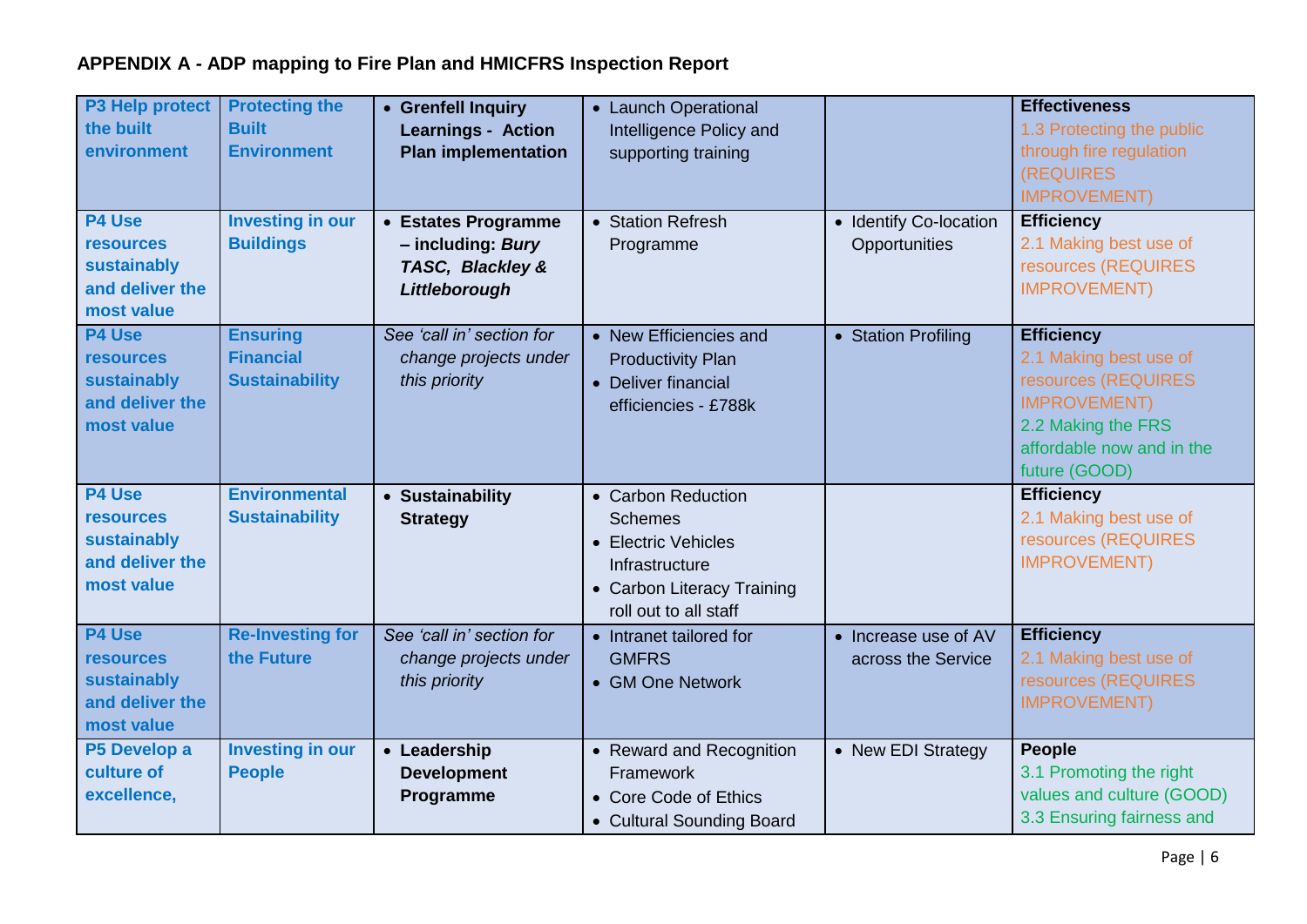| equality, and<br><b>inclusivity</b>                                                              |                                                    |                                                                                                                                                        |                                                                                                                                   |                                                                                 | promoting diversity (GOOD)<br>3.4 Managing performance<br>and developing leaders<br><b>(REQUIRES)</b><br><b>IMPROVEMENT)</b>                                                                                                                                                                                                                                      |
|--------------------------------------------------------------------------------------------------|----------------------------------------------------|--------------------------------------------------------------------------------------------------------------------------------------------------------|-----------------------------------------------------------------------------------------------------------------------------------|---------------------------------------------------------------------------------|-------------------------------------------------------------------------------------------------------------------------------------------------------------------------------------------------------------------------------------------------------------------------------------------------------------------------------------------------------------------|
| P5 Develop a<br>culture of<br>excellence,<br>equality, and<br><b>inclusivity</b>                 | <b>Recruitment &amp;</b><br><b>Apprenticeships</b> | • Talent Management<br><b>Strategy</b><br>• Attraction Strategy -<br>including: Attraction,<br><b>Recruitment &amp;</b><br><b>Retention activities</b> | • Personal Reflective<br><b>Appraisals</b>                                                                                        |                                                                                 | <b>People</b><br>3.2 Getting the right people<br>with the right skills (GOOD)<br>3.4 Managing performance<br>and developing leaders<br>(REQUIRES<br><b>IMPROVEMENT)</b>                                                                                                                                                                                           |
| <b>P6 Integrate</b><br>our services in<br>every locality<br>with those of<br>partner<br>agencies | <b>Partnership</b><br><b>Working</b>               | • Place Based Delivery<br><b>Framework</b>                                                                                                             | • Blue Light Collaboration<br>• Water Safety<br>• Road Safety<br>• Diverse Leadership and<br><b>Mutual Mentoring</b><br>Programme | • Introduce Assistive<br>Technologies<br>• Fire Station<br>Community<br>Pathway | <b>Effectiveness</b><br>1.1 Understanding the risk of<br>fire and other emergencies<br>(GOOD)<br>1.4 Responding to fires and<br>other emergencies (GOOD)<br><b>Efficiency</b><br>2.1 Making best use of<br>resources (REQUIRES<br><b>IMPROVEMENT)</b><br>People<br>3.4 Managing performance<br>and developing leaders<br><b>(REQUIRES)</b><br><b>IMPROVEMENT)</b> |